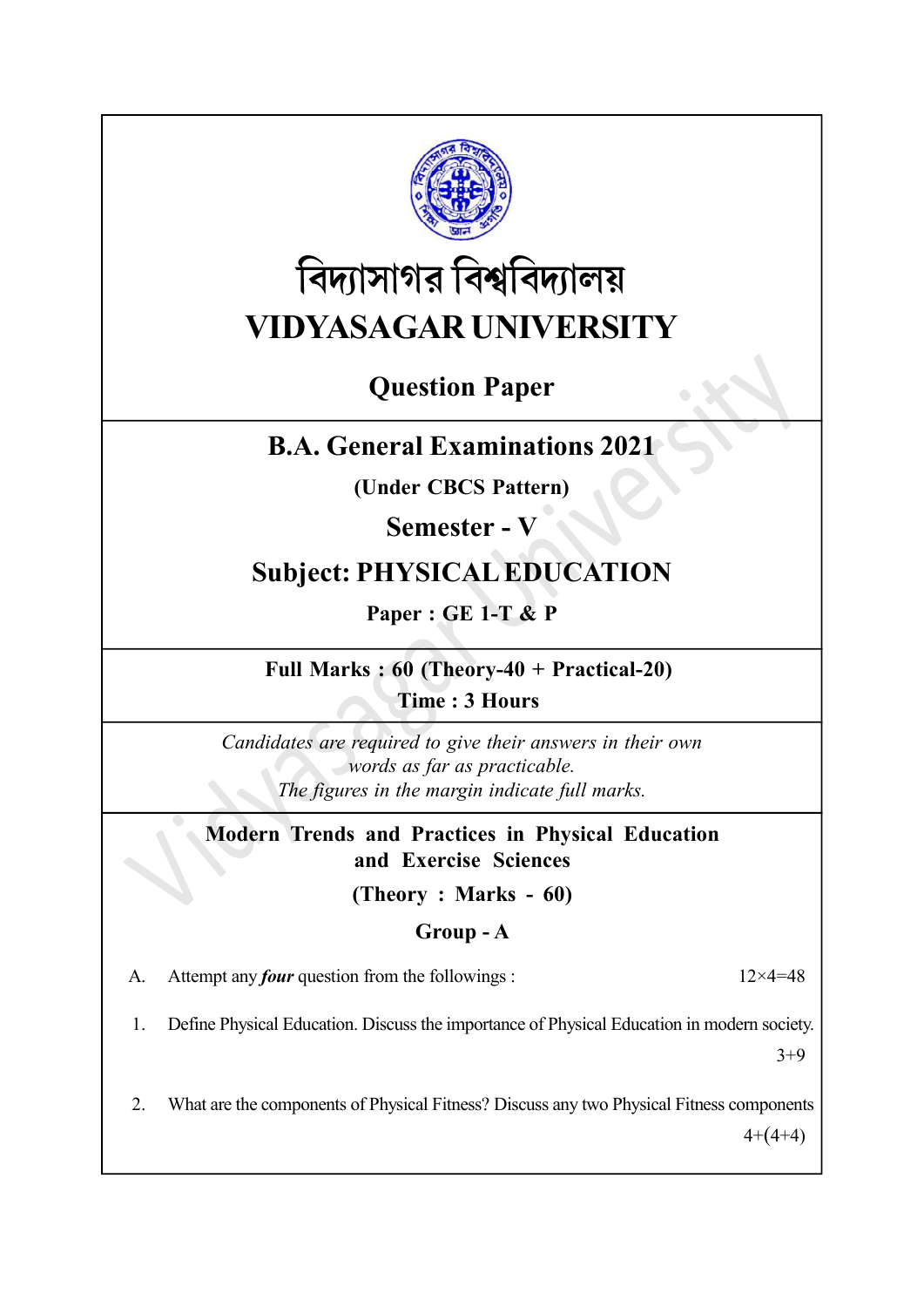| 3.        | Discuss the effects of exercise on circulatory system.                                  | 12                |
|-----------|-----------------------------------------------------------------------------------------|-------------------|
| 4.        | Explain the development of Physical Education in India after independence.              | 12                |
| 5.        | Describe the principles of growth and development.                                      | 12                |
| 6.        | Write a note on ancient Olympic.                                                        | 12                |
| 7.        | Narrate about the social value of sports. How can socialization be done through sports? |                   |
|           |                                                                                         | $6 + 6$           |
| 8.        | State the qualities of good leader in Physical Education. What are the principles of    |                   |
|           | leadership activities?                                                                  | $6 + 6$           |
|           | Group - B                                                                               |                   |
| <b>B.</b> | Answer any Six questions from the following:                                            | $2 \times 6 = 12$ |
| 1.        | Define Physical Education.                                                              | $\overline{2}$    |
| 2.        | What is Exercise?                                                                       | 2                 |
| 3.        | Define Physical Fitness.                                                                | $\overline{2}$    |
| 4.        | Write about Olympic torch.                                                              | $\overline{2}$    |
| 5.        | What is development?                                                                    | $\overline{2}$    |
| 6.        | What is Sociology?                                                                      | $\overline{2}$    |
| 7.        | Define circulatory system.                                                              | $\overline{2}$    |
| 8.        | Write about Olympic Flag.                                                               | 2                 |
| 9.        | What is respiration?                                                                    | 2                 |
| 10.       | What are the aims of Physical Education?                                                | $\overline{2}$    |
|           |                                                                                         |                   |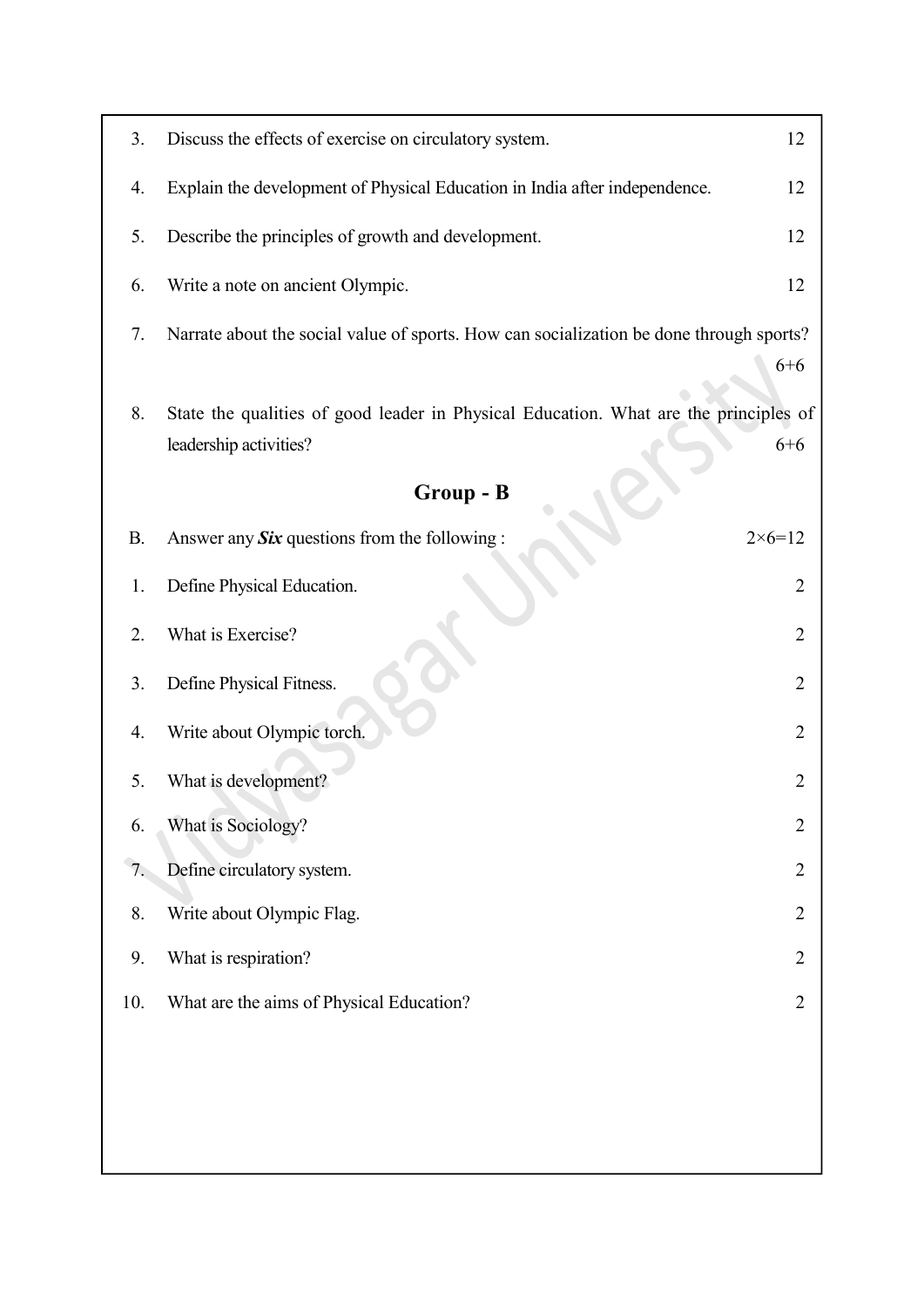| বঙ্গানুবাদ      |                                                                                                  |                |
|-----------------|--------------------------------------------------------------------------------------------------|----------------|
|                 | বিভাগ-ক                                                                                          |                |
| ক.              | যে কোনো <i>চারটি</i> প্রশ্নের উত্তর দাও ঃ                                                        | $52\times8=86$ |
| ۵.              | শারীর শিক্ষার সংজ্ঞা দাও। আধুনিক সমাজে শারীরশিক্ষার গুরুত্বগুলি আলোচনা কর।                       | ৩ $+$ ৯        |
| ২.              | শারীরিক সক্ষমতার উপাদানগুলি কি কি? যে কোন দুটি শারীরিক সক্ষমতার উপাদান সম্বন্ধে আলোচনা<br>কর।    | $8+(8+8)$      |
| $\mathcal{O}$ . | রক্ত সংবহনতন্ত্রের উপর ব্যায়ামের প্রভাবগুলি সম্বন্ধে আলোচনা কর।                                 | ১২             |
| 8.              | ভারতবর্ষে স্বাধীনতার পরবর্তীকালে শারীরশিক্ষার উন্নতির দিকগুলি আলোচনা কর।                         | ১২             |
| ¢.              | বৃদ্ধি ও বিকাশের নীতিগুলি বর্ণনা কর।                                                             | ১২             |
| ৬.              | প্ৰাচীন অলিম্পিক সম্বন্ধে একটি টীকা লিখ।                                                         | 55             |
| ٩.              | খেলাধূলার সামাজিক মূল্যবোধ সম্পর্কে বর্ণনা কর। খেলাধূলার মাধ্যমে কিভাবে সামাজিকীকরণ করা<br>যায়? | ৬+৬            |
| ৮.              | শারীরশিক্ষার ভালো নেতার গুণগুলি বিবৃত কর। নেতৃত্ব্বের কার্যাবলীর নীতিগুলি কি কি?                 |                |
|                 |                                                                                                  | ৬+৬            |
|                 | বিভাগ-খ                                                                                          |                |
| খ.              | যে কোনো <i>ছয়টি</i> প্রশ্নের উত্তর দাও ঃ                                                        | ২×�=১২         |
|                 | শারীর শিক্ষার সংজ্ঞা দাও।                                                                        | ২              |
| ২.              | ব্যায়াম কি?                                                                                     | ২              |
| $\mathcal{O}$ . | শারীরিক সক্ষমতার সংজ্ঞা দাও।                                                                     | ২              |
| 8.              | অলিম্পিক টৰ্চ সম্বন্ধে লিখ।                                                                      | ২              |
| ৫.              | বিকাশ কি?                                                                                        | ২              |
| ৬.              | সমাজবিদ্যা কি?                                                                                   | ২              |
|                 |                                                                                                  |                |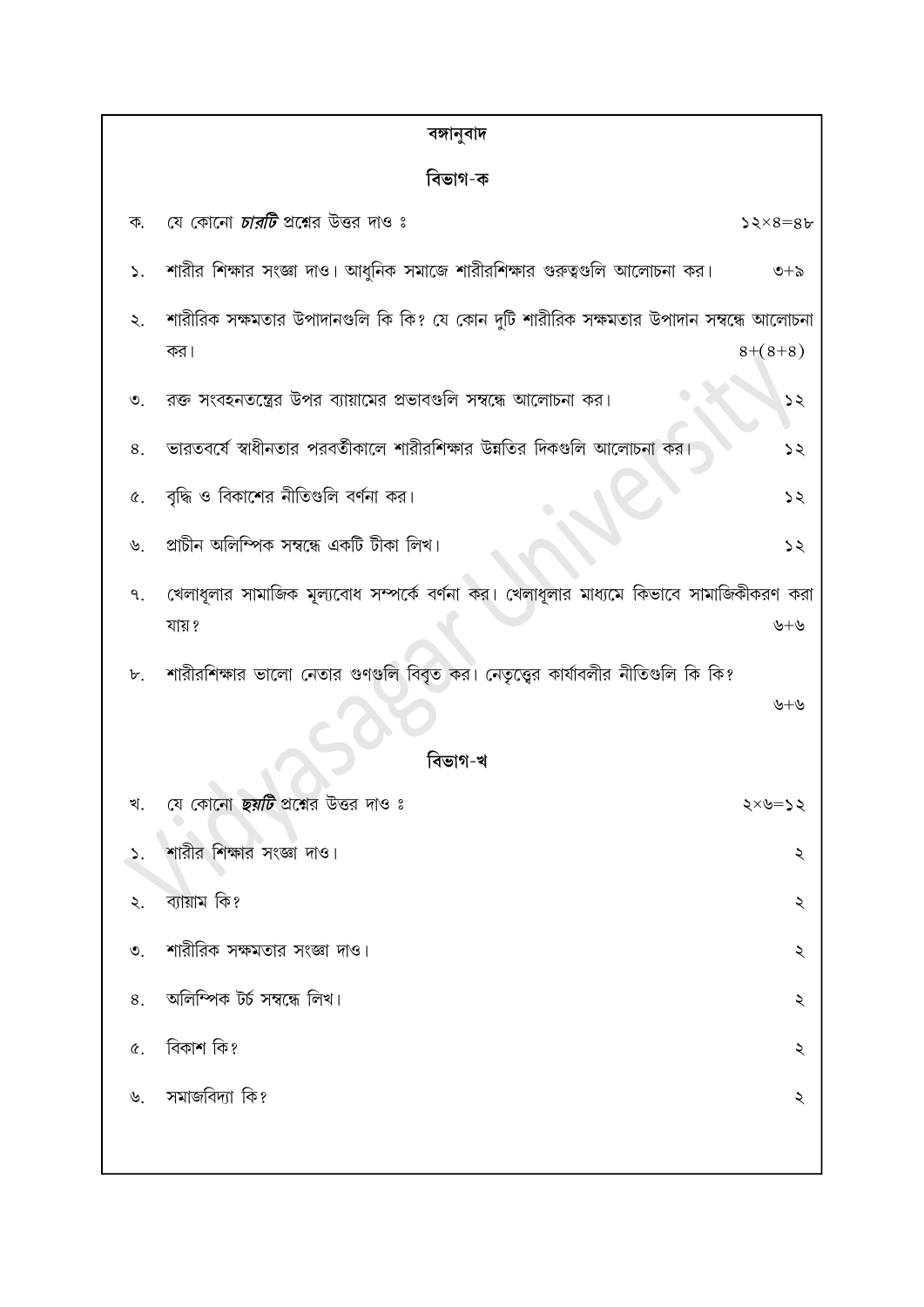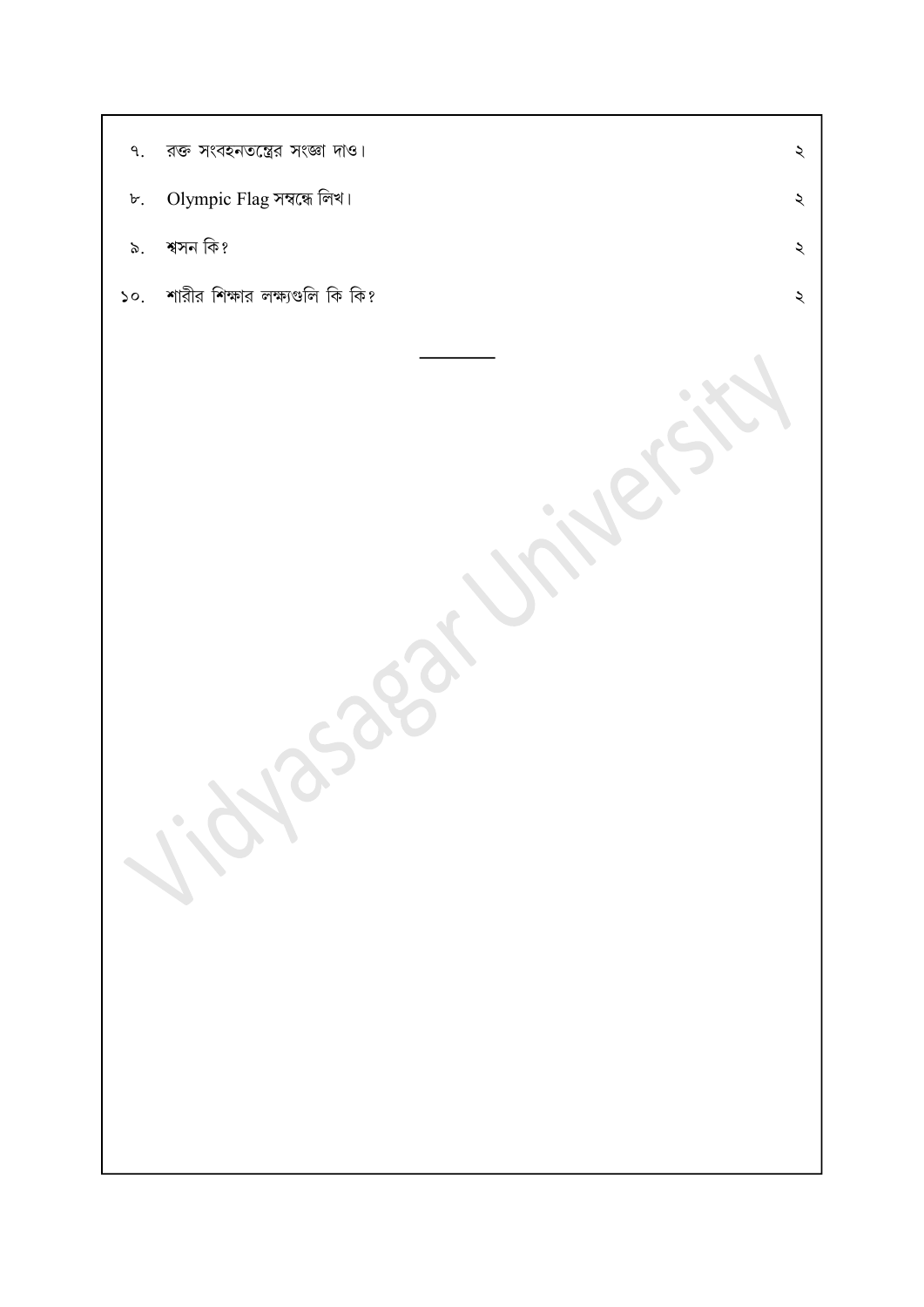#### Or,

#### (Foundation and History of Physical Education)

#### (Theory : Marks - 40)

#### Group-A

Attempt any *three* questions from the followings :  $12 \times 3 = 36$ 

- 1. Define Physical Education with its scope. Explain Physical development and Motor development of Physical Education in details.  $(2+3)+(4+3)$
- 2. What do you mean by misconception and modern concept of physical education? Describe the misconception of physical education in detail.

 $(2+2)+8$ 

- 3. Describe how the modern Olympic Games was started? Write down and essay on modern Olympic Games. 3+9
- 4. Distinguish between growth and development. Describe the principles of growth and development. Write the importance of sports and games for national and international integration. 3+4+5
- 5. Write an essay historical development of physical Education and Sports in India after independence period. 12
- 6. Define yoga. Write the aims, objectives and importance of yoga in modern society.

 $2+(2+3+5)$ 

#### Group-B

Answer any *two* from the following :  $2 \times 2 = 4$ 

- 1. What is Hatha Yoga?
- 2. Write a note on 'Dhyanchand Award'.
- 3. Explain about Sports Ethics.
- 4. What is the aim of Physical Education?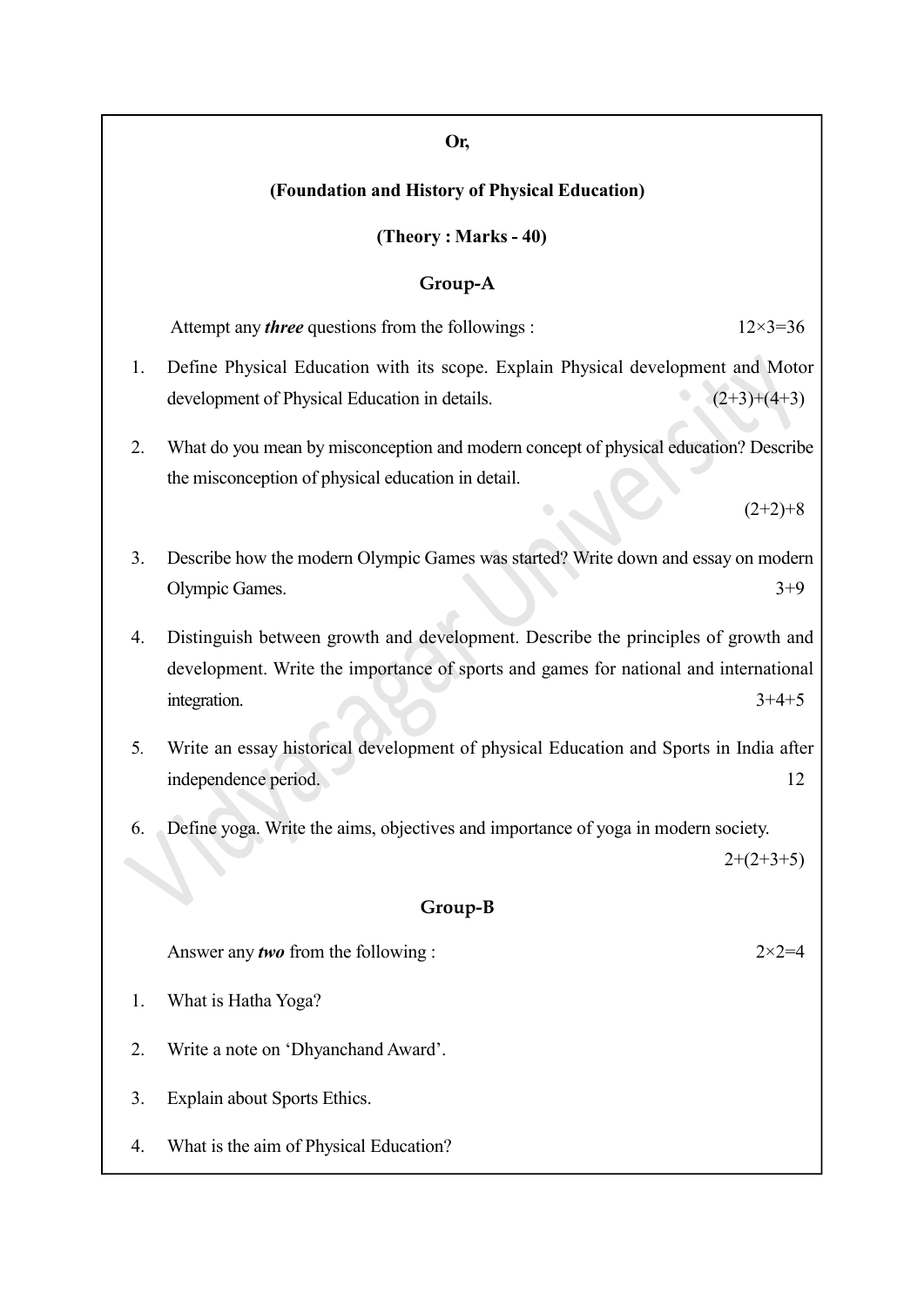#### বঙ্গানবাদ

#### (শারীর শিক্ষার বুনিয়াদ ও ইতিহাস)

#### বিভাগ-ক

নিম্নলিখিত যে কোনো তিনটি প্রশ্নের উত্তর দাও:  $90 = 0 \times 52$ 

১. ব্যবহারিক সুযোগসহ শারীর শিক্ষার সংজ্ঞা দাও। সংক্ষেপে শারীর শিক্ষার শারীরিক বিকাশ সাধনের উদ্দেশ্য এবং গতিসঞ্চালন বিকাশ সাধনের উদ্দেশ্য ব্যাখ্যা কর।

 $0+8+0$ 

শারীর শিক্ষার ভ্রান্তধারণা এবং আধুনিক ধারণা বলতে কি বোঝো ? সংক্ষেপে শারীর শিক্ষার ভ্রান্তধারণাগুলি ২. বর্ণনা কর।

 $(2+2)+b$ 

- আধুনিক অলিম্পিক গেম কিভাবে শুরু হয়েছে তা লেখ। আধুনিক অলিম্পিক গেমস সম্পর্কে একটি প্রবন্ধ  $\mathcal{O}$ . লেখ।  $\circ + \circ$
- বৃদ্ধি ও বিকাশের পার্থক্য নিরূপণ কর। বৃদ্ধি ও বিকাসের নীতিগুলি বর্ণনা কর। জাতীয় সংহতি এবং 8. আন্তর্জাতিক সংহতিতে বৃদ্ধিতে খেলাধুলোর গুরুত্ব লেখ।  $0+8+6$
- স্বাধীনতার পরবর্তীকালে ভারতবর্ষের শারীর শিক্ষা ও খেলাধুলোর ঐতিহাসিক বিকাশগুলি সম্পর্কে একটি Q. প্ৰবন্ধ লেখ।  $52$
- যোগ-এর সংজ্ঞা দাও। আধুনিক সভ্যতায় যোগ-এর লক্ষ্য উদ্দেশ্য এবং গুরুত্ব লেখ। ৬.  $(3+0+5) + 5$

#### বিভাগ-খ

নিম্নলিখিত যে কোনো *দটি* প্রশ্নের উত্তর দাও : খ.

- হঠ যোগ কি?  $\mathcal{L}$ .
- ধ্যানচাঁদ উপাধি সম্পর্কে একটি টীকা লেখ। ২.
- ক্রীডা নীতি সম্পর্কে ব্যাখ্যা কর।  $\mathcal{O}$ .
- শারীর শিক্ষার লক্ষ্য কি? 8.

 $\xi \times \xi = 8$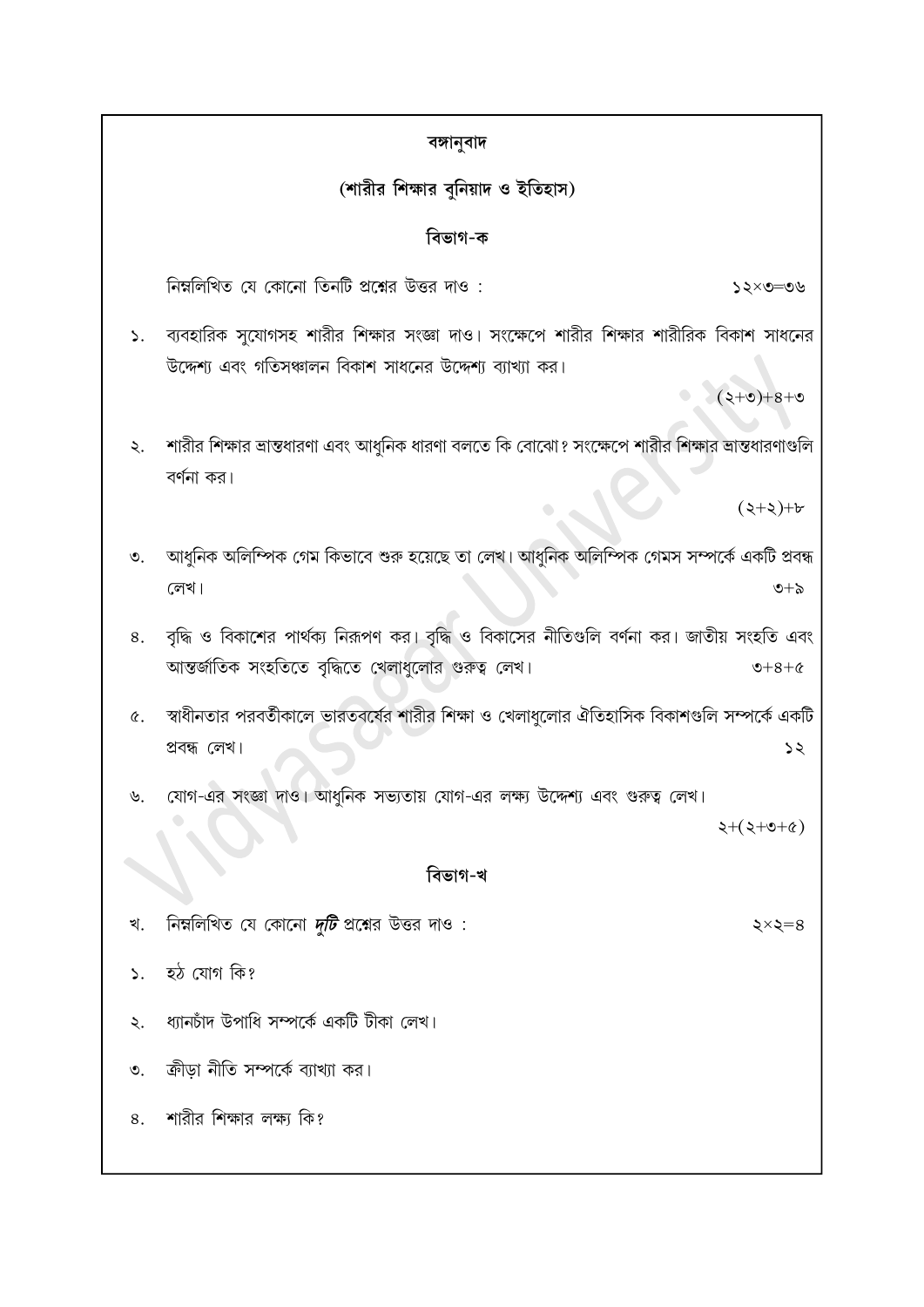| (Practical : Marks - 20)                          |                                                          |                    |  |
|---------------------------------------------------|----------------------------------------------------------|--------------------|--|
| $Group - A$                                       |                                                          |                    |  |
| A.                                                | Attempt any one question :                               | $15 \times 1 = 15$ |  |
| 1.                                                | Execute the following marching sequences :               |                    |  |
|                                                   | i. Attention,                                            | 3                  |  |
|                                                   | ii. About Turn,                                          |                    |  |
|                                                   | iii. Mark time Mark and                                  |                    |  |
|                                                   | iv. Forward March                                        |                    |  |
| 2.                                                | Execute the Suryanamasker.                               | 15                 |  |
| 3.                                                | Perform any three Callisthenics exercises for developing |                    |  |
|                                                   | Physical fitness.                                        | $5 + 5 + 5$        |  |
|                                                   | Group - B                                                |                    |  |
| B. Attempt any one question :<br>$5 \times 1 = 5$ |                                                          |                    |  |
| 1.                                                | Demonstrate an aerobic exercise with music.              | 5                  |  |
| 2.                                                | Perform Left Turn and Right Turn of marching.            | 5                  |  |
| 3.                                                | Perform Eyes Right and Eyes Front of marching.           | 5                  |  |
|                                                   | Or,                                                      |                    |  |
|                                                   | Labortory Note Book and Viva Voce                        | $2 + 3$            |  |
|                                                   |                                                          |                    |  |
|                                                   |                                                          |                    |  |
|                                                   |                                                          |                    |  |
|                                                   |                                                          |                    |  |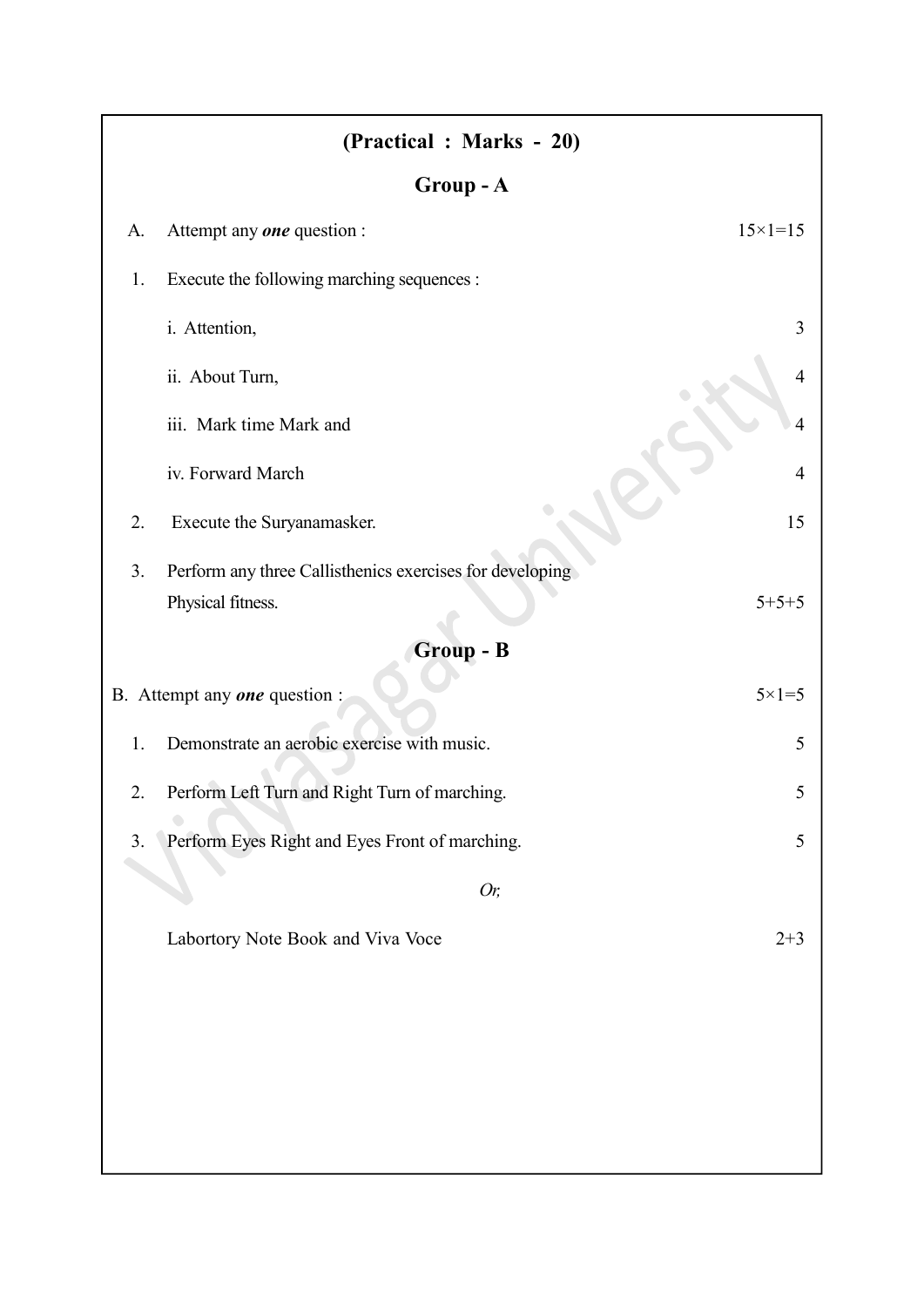| বঙ্গানুবাদ          |                                                         |                                                                               |                                       |
|---------------------|---------------------------------------------------------|-------------------------------------------------------------------------------|---------------------------------------|
|                     | (শারীর শিক্ষার বুনিয়াদ ও ইতিহাস)                       |                                                                               |                                       |
|                     |                                                         | বিভাগ-ক                                                                       |                                       |
| ক.                  | যে কোন <i>একটি</i> প্রশ্নের উত্তর দাও নিম্নলিখিত থেকে : |                                                                               | $56 \times 5 = 26$                    |
| $\mathsf{S}$ .      | নিম্নলিখিত মাচিং ক্রমগুলি প্রদর্শন কর:                  |                                                                               |                                       |
| i.                  | সাবধান।                                                 |                                                                               | ৩                                     |
| $\ddot{\textbf{1}}$ | পিছে মুড়                                               |                                                                               | 8                                     |
| iii.                | কদম ভাল ও                                               |                                                                               | 8                                     |
| iv.                 | তেজ চল                                                  |                                                                               | 8                                     |
| ২.                  | সূর্যনমস্কার অভিপ্রদর্শন কর।                            |                                                                               | SQ.                                   |
| $\mathfrak{O}.$     |                                                         | শারীরিক সক্ষমতা বৃদ্ধিতে যে কোনো তিনটি কলিস্থানিকস এক্সারসাইজ অভিপ্রদর্শন কর। |                                       |
|                     |                                                         |                                                                               |                                       |
|                     |                                                         | বিভাগ-খ                                                                       |                                       |
| খ.                  | যে কোনো <i>এ<b>কটি</b> সম্পাদন কর</i> :                 |                                                                               | $\Diamond \times \Diamond = \Diamond$ |
| $\mathsf{S}$ .      | মিউজিকের তালে এ্যারোবিক্স এক্সারসাইজ প্রদর্শন কর।       |                                                                               | Q                                     |
| ২.                  | মার্চিং-এর বাঁয়ে ও ডাইনে প্রদর্শন কর।                  |                                                                               | $\pmb{\mathcal{C}}$                   |
| $\mathcal{O}$ .     | মার্চিং-এর ডাইনে দেখ ও সামনে দেখ প্রদর্শন কর।           |                                                                               | $\delta$                              |
|                     |                                                         | অথবা,                                                                         |                                       |
|                     | পরীক্ষাগার নথি এবং মৌথিক পরীক্ষা                        |                                                                               | ২+৩                                   |
|                     |                                                         |                                                                               |                                       |
|                     |                                                         |                                                                               |                                       |
|                     |                                                         |                                                                               |                                       |
|                     |                                                         |                                                                               |                                       |
|                     |                                                         |                                                                               |                                       |
|                     |                                                         |                                                                               |                                       |
|                     |                                                         |                                                                               |                                       |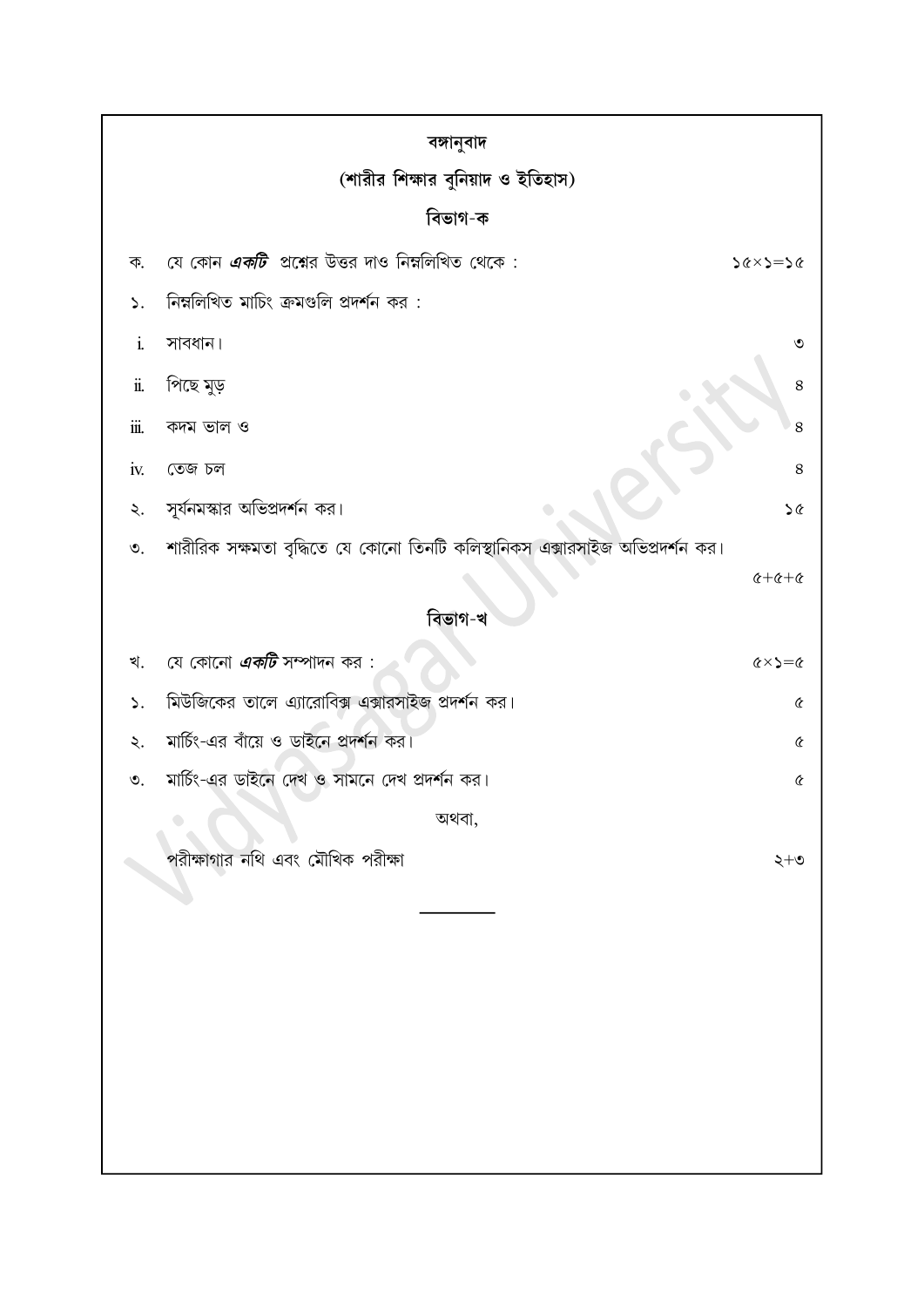### Or,

## (Management of Physical Education and Sports)

### (Theory : Marks - 40)

### Group-A

|    |                        | Answer any <i>Three</i> questions from the following :                                                    | $12\times3=36$ |
|----|------------------------|-----------------------------------------------------------------------------------------------------------|----------------|
|    |                        | 1. i. Define sports management                                                                            | $(2+3)+(4+3)$  |
|    | ii.                    | Write about the duties of a sports manager?                                                               |                |
|    | $\dddot{\mathbf{m}}$ . | Describe the importance of sports management in the field of sports.                                      | $2+5+5$        |
| 2. |                        | i. Define tournament.                                                                                     |                |
|    | ii.                    | What is intramural competition?                                                                           |                |
|    |                        | iii. Draw a fixture of a knockout tournament consisting 15 teams and explain the procedure<br>in details. |                |
| 3. |                        | Write in detail about League tournament and challenge tournament.                                         | $6 + 6$        |
| 4. |                        | i. Discuss the method of calculation of marking a standard athletic track.                                |                |
|    | $\ddot{\mathbf{u}}$ .  | How will you manage sports equipment in equipment store rom-discuss.                                      | 8+4            |
|    | 5.1                    | Write about the care and maintenance of a gymnasium in detail.                                            |                |
|    |                        | ii. Discuss the importance of time table in school physical education curriculum.                         | $6 + 6$        |
|    |                        | 6. i. Write about the principles of leadership activities.                                                |                |
|    | $\ddot{\mathbf{n}}$ .  | Explain the qualities of a good leader in physical education and sports.                                  | $5 + 7$        |
|    |                        |                                                                                                           |                |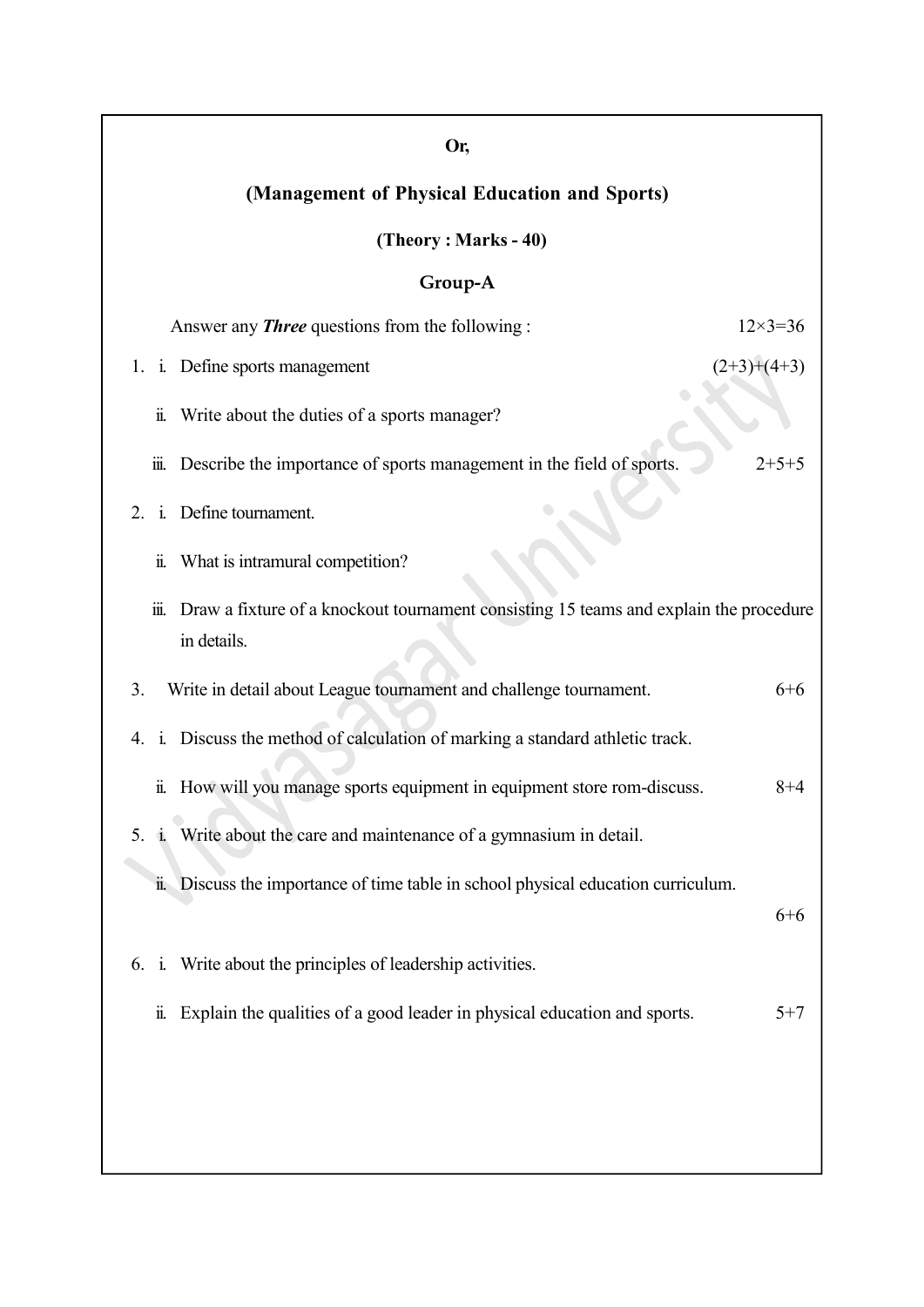| Group-B                                                                                                                               |                  |  |
|---------------------------------------------------------------------------------------------------------------------------------------|------------------|--|
| Write a short in any <b>two</b> of the following :                                                                                    | $2 \times 2 = 4$ |  |
| Type of leadership<br>1.                                                                                                              |                  |  |
| Play day<br>2.                                                                                                                        |                  |  |
| 3.<br>Purpose of sports management                                                                                                    |                  |  |
| <b>Extramural Competition</b><br>4.                                                                                                   |                  |  |
| বঙ্গানুবাদ                                                                                                                            |                  |  |
| বিভাগ-ক                                                                                                                               |                  |  |
| নীচের প্রশ্নগুলির থেকে যেকোন তিনটি প্রশ্নের উত্তর দাও।<br>ক.                                                                          | ১২×৩≕৩৬          |  |
| ১. ক. ক্রীড়া ব্যবস্থাপনার সংজ্ঞা লেখ।                                                                                                |                  |  |
| খ. একজন ক্রীড়া ব্যবস্থাপকের কর্তব্য গুলি লেখ।                                                                                        |                  |  |
| গ. খেলাধুলা বা ক্রীড়া ক্ষেত্রে ক্রীড়া ব্যবস্থাপনা গুরুত্ব আলোচনা করো।                                                               | $2 + 6 + 6$      |  |
| ২. ক. টুর্নামেন্ট এর সংজ্ঞা লেখ।                                                                                                      |                  |  |
| খ. আন্তঃপ্রাচীর প্রতিযোগিতা কাকে বলা হয়?                                                                                             |                  |  |
| গ. 15 টি দল বিশিষ্ট একটি নকআউট টুর্নামেন্ট এর ফিক্সচার তৈরি করো এবং তা যথাযথভাবে বর্ণনা করো।                                          |                  |  |
|                                                                                                                                       | ২+২+৮            |  |
| ৩. ক.  লীগ টুর্নামেন্ট এবং চ্যালেঞ্জ টুর্নামেন্ট সম্বন্ধে বিস্তারিত লেখ।                                                              | ৬+৬              |  |
| ৪. ক. একটি পূর্ণ মাপের অ্যাথলেটিক ট্রাক বানানোর ক্ষেত্রে প্রয়োজনীয় গাণিতিক পদ্ধতির ব্যবহার উল্লেখ করে<br>বিস্তারিত ভাবে আলোচনা করো। |                  |  |
| খ. তুমি কিভাবে খেলাধুলায় ব্যবহৃত সরঞ্জাম কে স্টোররুমে সংরক্ষণ করবে, বিস্তারিতভাবে আলোচনা                                             |                  |  |
| করো।                                                                                                                                  | $b + 8$          |  |
| ৫. ক.  একটি জিমনাসিয়াম এর যত্ন এবং রক্ষণাবেক্ষণ কিভাবে করবে তা আলোচনা করো।                                                           |                  |  |
| খ. বিদ্যালয়ের শারীর শিক্ষার পাঠক্রমে সময় সারণির গুরুত্ব বিস্তারিতভাবে আলোচনা করো।  ৬+৬                                              |                  |  |
|                                                                                                                                       |                  |  |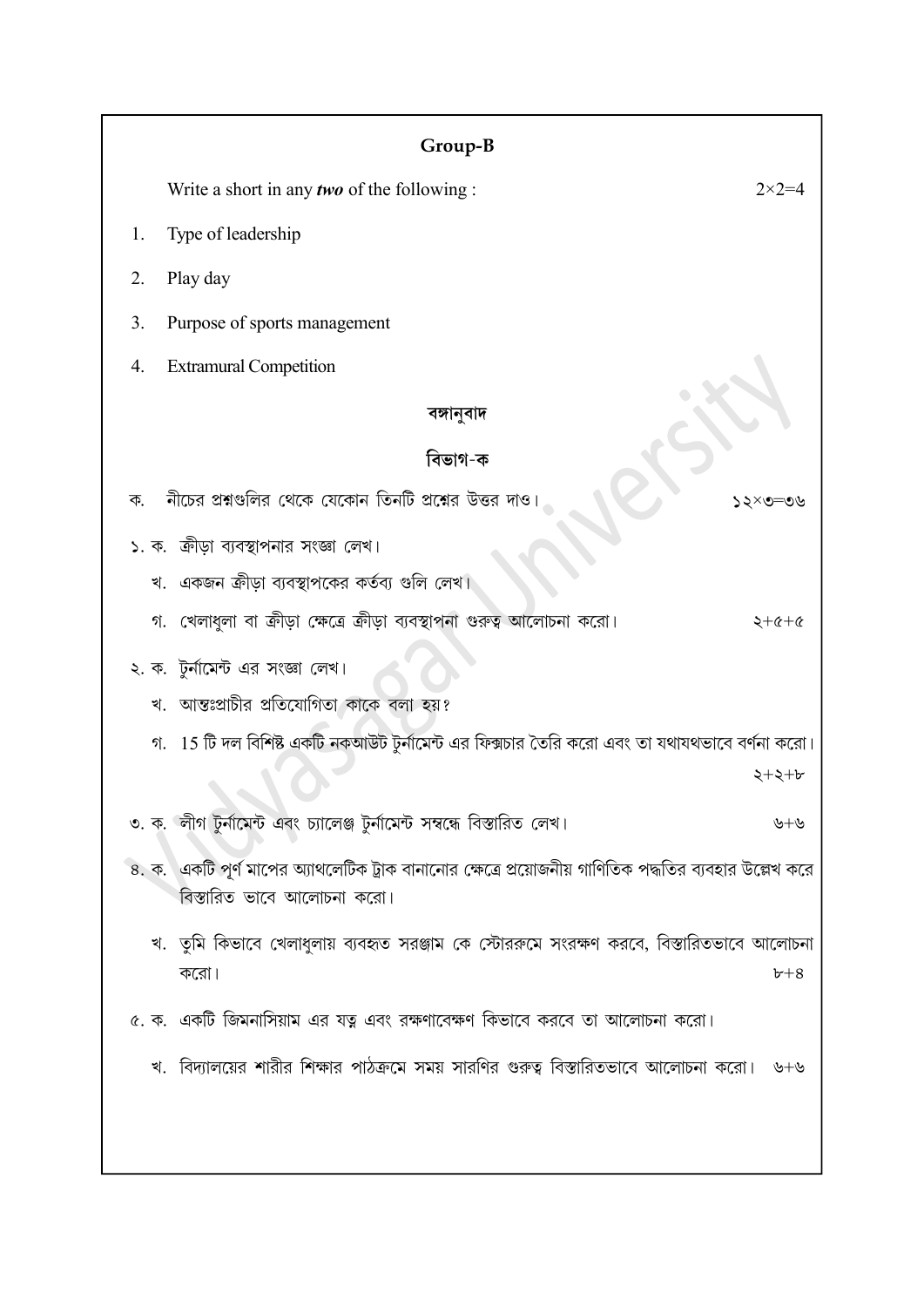| ৬. ক.  নেতৃত্বদানের নীতিগুলি বিস্তারিতভাবে লেখ।                                                                   |  |  |  |
|-------------------------------------------------------------------------------------------------------------------|--|--|--|
| খ. শারীরিক শিক্ষা ও ক্রীড়া ক্ষেত্রে একজন ভালো নেতার গুণাবলী গুলি আলোচনা করো।<br>$6 + 9$                          |  |  |  |
| বিভাগ-খ                                                                                                           |  |  |  |
| নিম্নলিখিত যেকোনো দুটি বিষয় সম্বন্ধে সংক্ষেপে আলোচনা করো।<br>খ.<br>২×২=৪                                         |  |  |  |
| নেতৃত্বদানের প্রকারভেদ<br>۵.                                                                                      |  |  |  |
| প্লে ডে<br>২.                                                                                                     |  |  |  |
| ক্রীড়া ব্যবস্থাপনার উদ্দেশ্য<br>৩.                                                                               |  |  |  |
| বহিঃপ্রাচীর প্রতিযোগিতা<br>8.                                                                                     |  |  |  |
| (Practical: Marks - 20)                                                                                           |  |  |  |
| $Group - A$                                                                                                       |  |  |  |
| Answer any <b>one</b> questions from the following-<br>$15 \times 1 = 15$<br>А.                                   |  |  |  |
| Discuss in details about the pre, during and post competition duties of track and field<br>1.<br>officials.<br>15 |  |  |  |
| 2. (i) Lay out a football ground with all its measurements.                                                       |  |  |  |
| Write about the pre march duties of a referee in a football match.<br>$10+5$<br>(ii)                              |  |  |  |
| Draw a badminton court with all its measurements.<br>3. (i)                                                       |  |  |  |
|                                                                                                                   |  |  |  |
| Write about any two fundamental skills used in badminton.<br>$9+(3+3)$<br>$\overline{u}$                          |  |  |  |
| Group - B                                                                                                         |  |  |  |
| $5 \times 1 = 5$<br>Write a short note in any one.<br><b>B.</b>                                                   |  |  |  |
| Mule kick in kabaddi<br>5<br>1.                                                                                   |  |  |  |
| Push pass in football<br>5<br>2.                                                                                  |  |  |  |